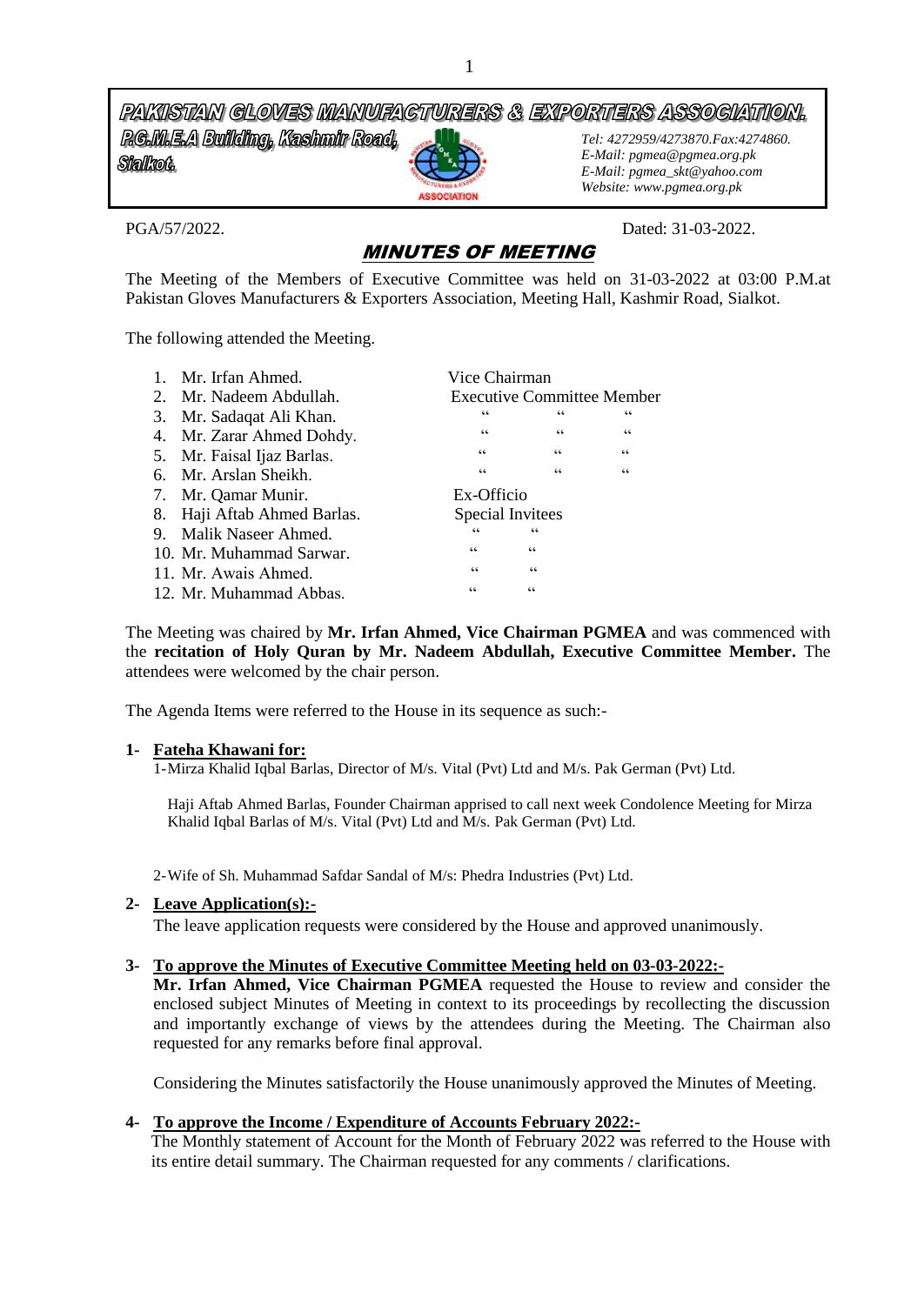**Haji Aftab Ahmed Barlas, Founder Chairman PGMEA** told the House that have Rs. 30 Mns in Pakistan Gloves Manufacturers & Exporters Association account. We should invest in property / plot etc. to gain further income. The Executive Committee should approve it.

**Mr. Malik Naseer Ahmed, Former Chairman PGMEA** apprised that we should form a Committee for this matter.

**Mr. Sadaqat Ali Khan, Former Chairman PGMEA** stated that it is better to invest / utilize this amount in latest machinery for gloves to facilitate the Pakistan Gloves Manufacturers & Exporters Association Members.

**Mr. Sohail Masood, Former Chairman PGMEA** apprised that it is good for Pakistan Gloves Manufacturers & Exporters Association to invest this money.

So a committee was formed for this important matter.

## **Committee Members:**

- 1- Mr. Amjid Hussain Sheikh. Chairman PGMEA.
- 2- Malik Naseer Ahmed. Former Chairman PGMEA
- 3- Mr. Sohail Masood. Former Chairman PGMEA

The House checked statement of Accounts and after having satisfaction unanimously approved the subject income/expenditure statement of Account for Month February 2022.

## **5- To discuss a Seminar on "Pakistan Single Window (PSW) with NDBP – SMEDA on 24-03-2022":-**

**Mr. Irfan Ahmed, Vice Chairman PGMEA** apprised the House that a very comprehensive Seminar was conducted on Pakistan Single Window (PSW) by Mr. Nisar Ahmed Khan, trainer of NDBP – SMEDA. He stated that more work should be done in Pakistan Single Window. Due to limited work done on PSW companies are facing problem. Banks should have more coordination with customers regarding PSW. He further stated that we should be more active to solve our issues. We should sit with policy makers to solve our issues. He advised that we should study and follow up rule Chapter 13. It will facilitate us to work with Pakistan Single Window.

#### **6- National & International Fairs & Exhibition:**

**Mr. Irfan Ahmed, Vice Chairman PGMEA** told the House that we have circulated the National & International Exhibition to all the Esteem Members.

| S. No. | Country                     | <b>Detail</b>                                 | <b>Circulated</b> |
|--------|-----------------------------|-----------------------------------------------|-------------------|
|        | Johannesburg, South Africa. | 3rd Pakistan - Africa Development Conference  | 28-03-2022        |
|        | 13 to 15 September 2022.    | (PATDC) & Pakistan Single Country Exhibition, |                   |
|        |                             | Johannesburg, South Africa.                   |                   |
|        | Tanzania.                   | 46th Tanzania Trade Intl Fair 2022.           | 29-03-2022        |
|        | $28$ June $-$ 2nd July 2022 |                                               |                   |

The List of National & International Exhibitions.

#### **8- Approval of New Membership:-**

 The specified new membership was scrutinized by the Sub-Committee and after approving the application in advance referring to the Executive Committee for final approval. The House after clearing up unanimously approved the Membership:-

 **Associate Class: 1- M/s. Ghumman Star International. 2- M/s. Micheal Safety Craft.** 

 **Corporate Class: 2- M/s. Hawk Boxing Co.**